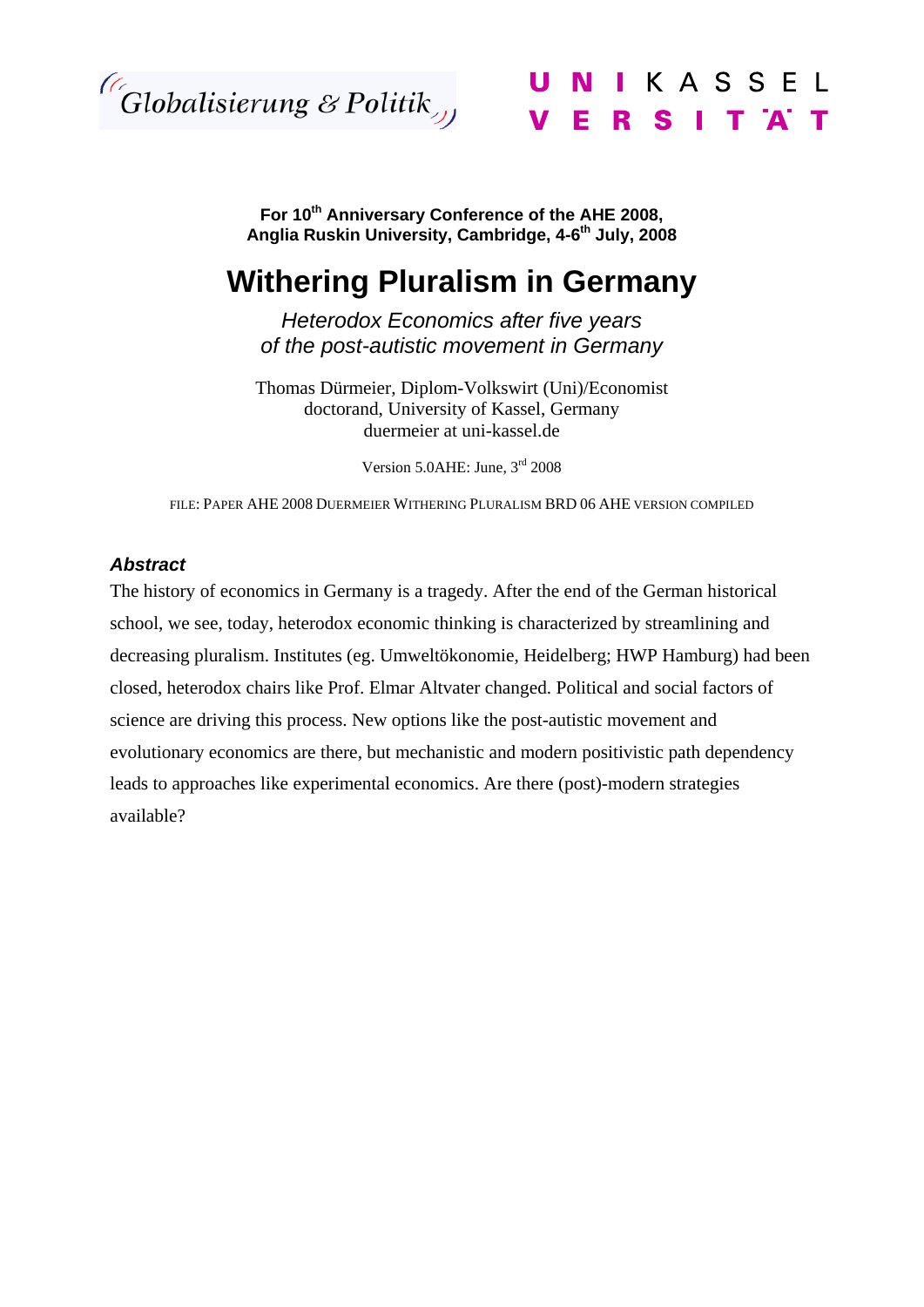## **1 INTRODUCTION**

Germany has a long history of economic research. Numerous important economists came from Germany. Hermann Heinrich Gossen and Karl Marx were great economists from Germany. Max Weber is famous for his scientific recoveries in sociology, but also played an important role in economics and the formation of the German economics association, called "Verein für Socialpolitik". Other important thinkers from Germany were the trade economist Friedrich List or the game theorist Friedrich von Stackelberg. The great thinkers in the center of Europe formed the German Historical School of Economics or the German Philosophy. There is a strong history of heterodox economics and has started numerous debates in heterodox economics.

Up today, the game theorist and experimental economist Reinhard Seltenis the only German Nobel Prize<sup>[1](#page-1-0)</sup> winner in economics. Considering the winners of the Nobel Prize, we see a dominance of US economists, which represents the strong influence of Anglo-Saxon thinking in economics. The economic discipline in Germany lost its strong role and a great part of innovative potential. In the field of heterodoxy, I argue that we see the whithering away of pluralism in economics in Germany.

My analysis is based on a descriptive presentation of numerous changes in German academia and heterodox economics. As reasons for this decrease in varieties of economics, I see the path dependency from the Cold War and numerous factors of the social formation of economic science in Germany. My analysis relates to sociology of science.

| Table 1: Important unorthodox economists in Germany |                              |                                |  |  |
|-----------------------------------------------------|------------------------------|--------------------------------|--|--|
| Person                                              | Profession/Chair             | Development                    |  |  |
| Elmar Altvater                                      | chair of political economy,  | rededicated, political science |  |  |
|                                                     | FU Berlin, radical economics | with economic sociology        |  |  |
|                                                     |                              | orientation                    |  |  |
| <b>Gustav Horn</b>                                  | chef economists of business  | dismissed, mainstream now      |  |  |
|                                                     | cycle studies, DIW Berlin,   |                                |  |  |
|                                                     | Keynesian orientation        |                                |  |  |
| Malte Faber, Manstetten                             | chairs of the Institute of   | rededicated                    |  |  |
|                                                     | Ecological Economics,        |                                |  |  |
|                                                     | Heidelberg                   |                                |  |  |
| Herbert Schui                                       | Hochschule für Wirtschaft    | cancelled                      |  |  |
|                                                     | und Politik (HWP), Bremen    |                                |  |  |
| Jörg Huffschmid                                     | University of Bremen:        | emeritus                       |  |  |

## **2 DECREASING HETERODOXY**

1

**Table 1: Important unorthodox economists in Germany** 

<span id="page-1-0"></span><sup>&</sup>lt;sup>1</sup> The Nobel Prize in economics was established by the Swedish Central Bank and is formally not part of the disciplines honoured by Alfred Nobel.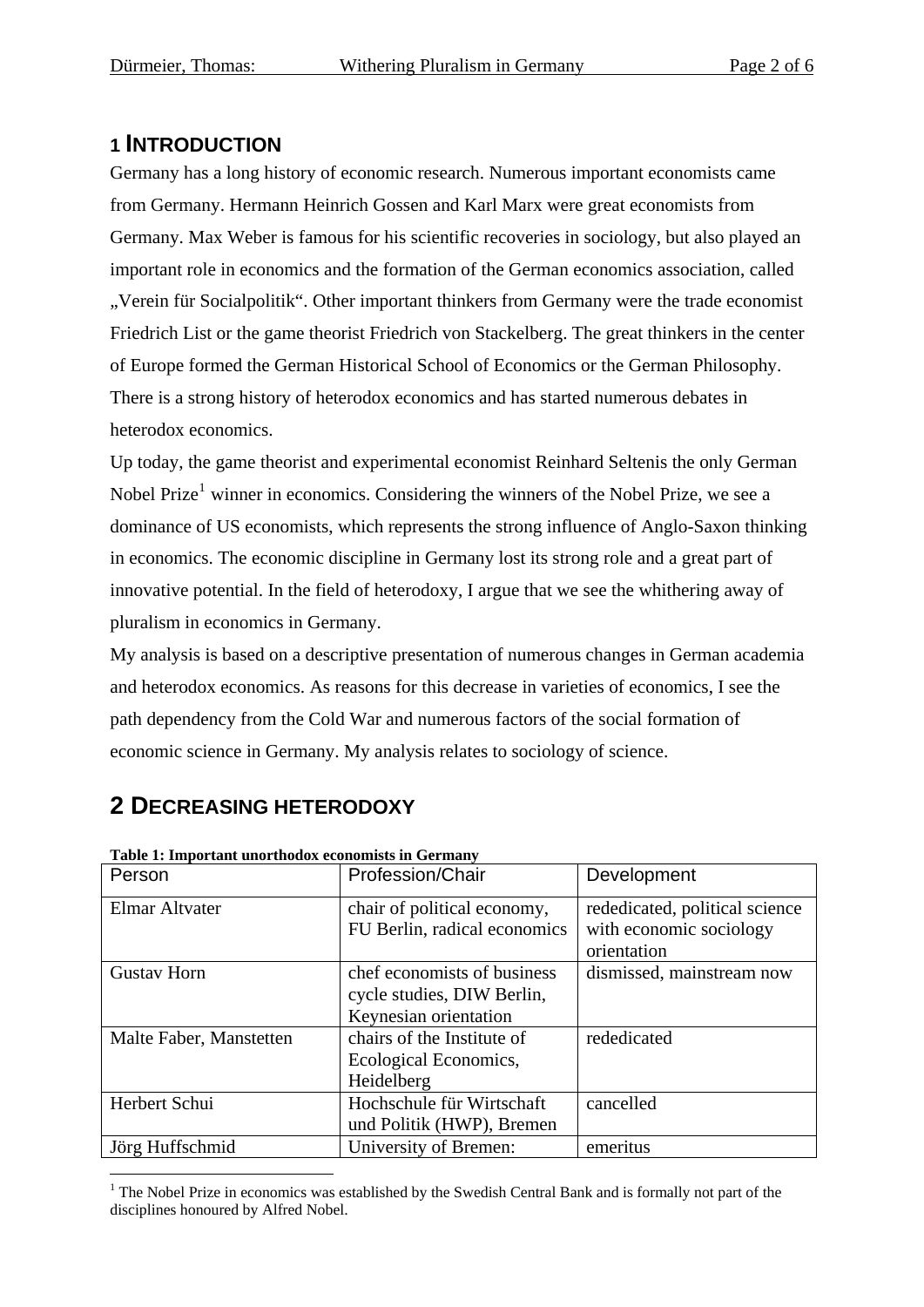|                      | economic policy         |                                |
|----------------------|-------------------------|--------------------------------|
| <b>Rudolf Hickel</b> | University of Bremen:   | emeritus                       |
|                      | fiscal economics        |                                |
| Adelheid Biesecker   | University of Bremen,   | emeritus                       |
|                      | feminist and ecological |                                |
|                      | economics               |                                |
| Hans Nutzinger       | University of Kassel    | planed to transform to a chair |
|                      |                         | of law                         |

When we look on the academic field of eocnomics in Germany, we see a decreasing number of non-mainstream economists, instituts and departments. In my descriptive analysis, I will concentrate on some major developments over the last 5 years.

#### *2.1 Hochschule für Wirtschaft und Politik, Hamburg*

The university of economics and politics at Hamburg, which is called "Hochschule für Wirtschaft und Politik (HWP)" in German, was an institution, founded by trade unions, to develop. Its goal was the education of trade union affilated students and help people, coming from a worker background, to get higher education and a university degree. The HWP was a interdisciplinary mixture of economics and social science, where numerous critical scientists and Neo-Keynesians teached.

Look up reasions/causes of mergering merged into the University of Hamburg and the progressive structure

#### *2.2 Free University, Berlin*

Elmar Altvater chair of political economy, FU Berlin, radical economics Umgewidmet, political science with economic sociology orientation

#### *2.3 Gustav Horn and DIW, Berlin*

Gustav Horn chef economists of business cycle studies, DIW Berlin, Keynesian orientation dismissed, mainstream now

#### *2.4 Institute of Ecological Economics, Heidelberg*

Malte Faber, Manstetten chairs of the Heidelberg, transformation of the institute of ecological economics into environmental economics Das Forschungszentrum für Umweltökonomik ist 2005 aus dem Interdisziplinären Institut für Umweltökonomie hervorgegangen. Über die aktuellsten Aktivitäten des 1997 gegründeten Interdisziplinären Institutes informieren die Jahresberichte.

#### *2.5 Transformation of Chairs*

Jörg Huffschmid University of Bremen Herbert Schui HWP cancelled Case of kassel Hans Nutzinger University of Kassel planed to transform to a chair of law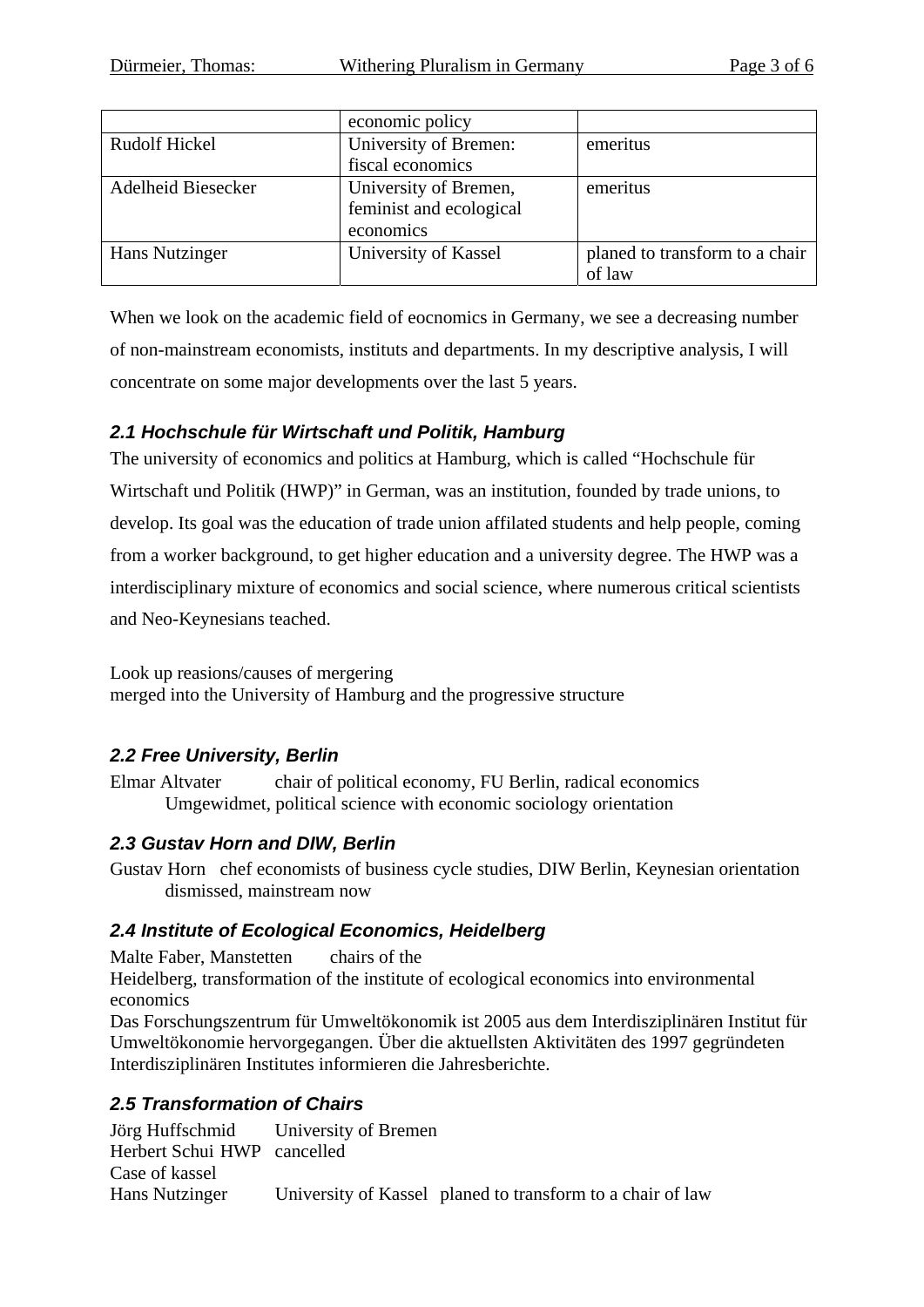Examples of the Actions of the Mainstream

Hans-Werner Sinn: "Sind wir noch zu retten?" streitschrift

INSM metal employers association started a campaign to support deep lobbying

## **3 POSITIVE DEVELOPMENTS**

|                               | rabic 1. Existing Anternative 1 rejects in the Ocriman Danguage Area Existing Anternative 1 rejects |                                    |
|-------------------------------|-----------------------------------------------------------------------------------------------------|------------------------------------|
| Name                          | History                                                                                             | Focus                              |
| Doktoranden-Netzwerk          |                                                                                                     | Promotion of young                 |
| Nachhaltiges Wirtschaften     |                                                                                                     | researchers in the field of        |
| (DNW)                         |                                                                                                     | sustainability                     |
| Forschungsgruppe Politische   | 1997-2202                                                                                           | Active research group on           |
| Ökonomie                      |                                                                                                     | Post Keynesian Economics           |
|                               |                                                                                                     | in Marburg                         |
| Memorandum Gruppe             | since 1975                                                                                          | Keynesian counter annual           |
|                               |                                                                                                     | report against the German          |
|                               |                                                                                                     | <b>Council of Economic Experts</b> |
| German Association for        | since 1977                                                                                          | pluralistic approaches to          |
| Political Economy (GAPE)/     |                                                                                                     | economics                          |
| Arbeitskreis Politische       |                                                                                                     |                                    |
| Ökonomie                      |                                                                                                     |                                    |
| Metropolis Verlag, Marburg    | since 1986                                                                                          | alternative heterodox book         |
|                               |                                                                                                     | publisher                          |
| AK PAEcon e.V.                | since 2003                                                                                          | post-autistic network in           |
|                               |                                                                                                     | Germany                            |
| <b>Keynes Society</b>         | since 2003                                                                                          | research on Keynesianism           |
|                               |                                                                                                     | and the General Theory             |
| Intervention – Journal of     | since 2004                                                                                          | international heterodox            |
| Economics                     |                                                                                                     | journal                            |
| IMK - Institut für Markt- und | since 2005                                                                                          | Keynesian economic                 |
| Konjunkturforschung           |                                                                                                     | consultancy for trade unions       |

**Table 1: Existing Alternative Projects in the German Language Area Existing Alternative Projects** 

For more information cp. Dürmeier 2006.

There are numerous positive developments in some subfields of economics. Ecological economists are given advice to numerous political institutions as the "Umweltrat" (The German Advisory Council on the Environment)<sup>[2](#page-3-0)</sup>. Researchers in the field of corporate social responsibility and business ethics form the "Deutsche Netzwerk Wirtschaftsethik" (German Business Ethics Network)<sup>[3](#page-3-1)</sup>, which is a big platform for discussion on applied ethics in economics and heterodox oriented approaches.

Two major changes in the field of heterodox economics in Germany is the slow movement of bigger aparts of evolutionary economics and experimental economics into the mainstream. There is now a working group in the "Verein für Socialpolitik" (German association of

1

<span id="page-3-0"></span> $2^2$  Compare its homepage: http://www.umweltrat.de.

<span id="page-3-1"></span><sup>3</sup> Compare its homepage: http://www.dnwe.de.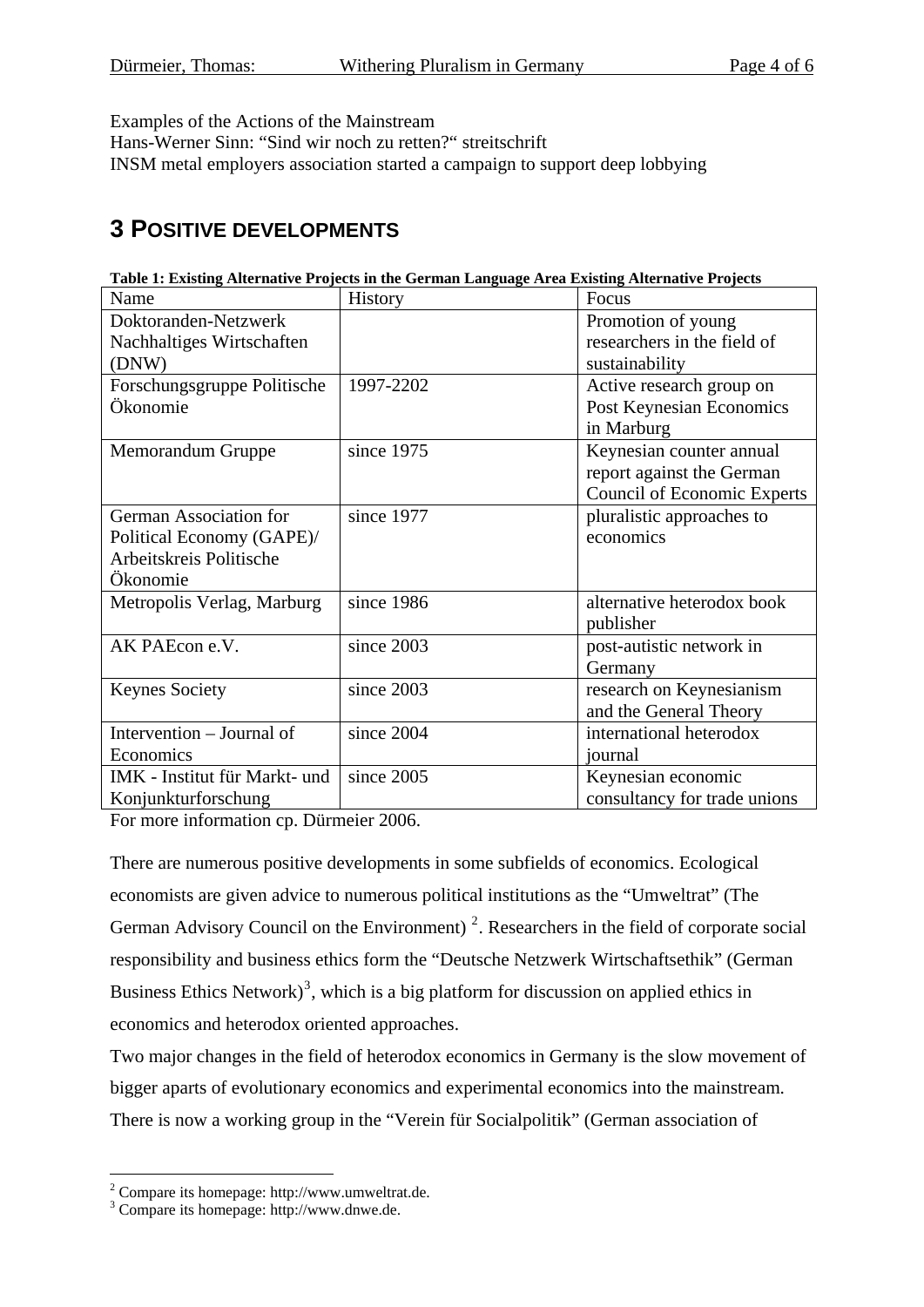economics) and the annual conference 2008 is on the topic "experimental economics: new paths, now findings?"<sup>[4](#page-4-0)</sup>. There are developments in the German mainstream, but great parts of the heterodox camp are more and more marginalized.

### **4 THE CAUSES OF WITHERING PLURALISM**

There are many possible reasons for the decline of heterodox economics in Germany, which could be grouped in the two categories of political and social factors. In the first group of political factors we see weak representation of the political left in economics. Critical social science and research is concentrated in other social sciences than economics. There are many critical sociologists or political scientists, but critical economists are very scarce in Germany. Left oriented students are more interested in political theory and sociology than in economics. Marx is seen as sociologist and political scientist than as economists.

This movement away from economics is also visible in the German globalization movement, where the scientific advicery council of Attac Germany consists of only a few economists, whereas the majority of professors and young scientists are sociologists or political scientists.<sup>[5](#page-4-1)</sup> The globalization movement in Germany wants to educate the people in understanding the economy, but there are only a few people who studied economics. I named this countradictionary phenomena the capitalistic critical paradox of the globalization movement (Dürmeier 2007).

A further political factor is the low standard of economic education in Germany. Low economic education at society in Germany<sup>[6](#page-4-2)</sup>. Although numerous introductions in economics exist and economics is part of the primary and secondary eduction the knowledge about economic phenomena is very low in Germany. Education policy in German is not helpful for cultivating a open environment for a pluralism in economics.

*social factors of science are driving this process. New options like the and evolutionary economics are there, but mechanistic and modern positivistic path dependency leads to approaches like experimental economics Weak support for young heteorodx economists Also happen in social science (Marburg, Frankfurt School, …) Negative example: post keyneisan in Marburg, now also political science gone Big fragmentation* 

#### *Post-autistic movement in Germany*

Cp. Dürmeier, Thomas: Post-Autistic Economics: eine studentische Intervention für plurale Ökonomik. *In:* 

<sup>4&</sup>lt;br>
<sup>4</sup> More information under: http://www.uni-graz.at/socialpolitik/.<br>
<sup>5</sup> Compare [DUP reuseight]] or the homonoge of the educary cour

<span id="page-4-1"></span><span id="page-4-0"></span><sup>&</sup>lt;sup>5</sup> Compare [DÜRraussichtl] or the homepage of the advisory council :http://www.attac.de/ueberattac/beirat/neu/pages/mitglieder.php.

<span id="page-4-2"></span><sup>6</sup> Compare for example the study of the German banking industry:

http://www.bankenverband.de/pic/artikelpic/052008/Gutachten080421.pdf (May 13, 2008).